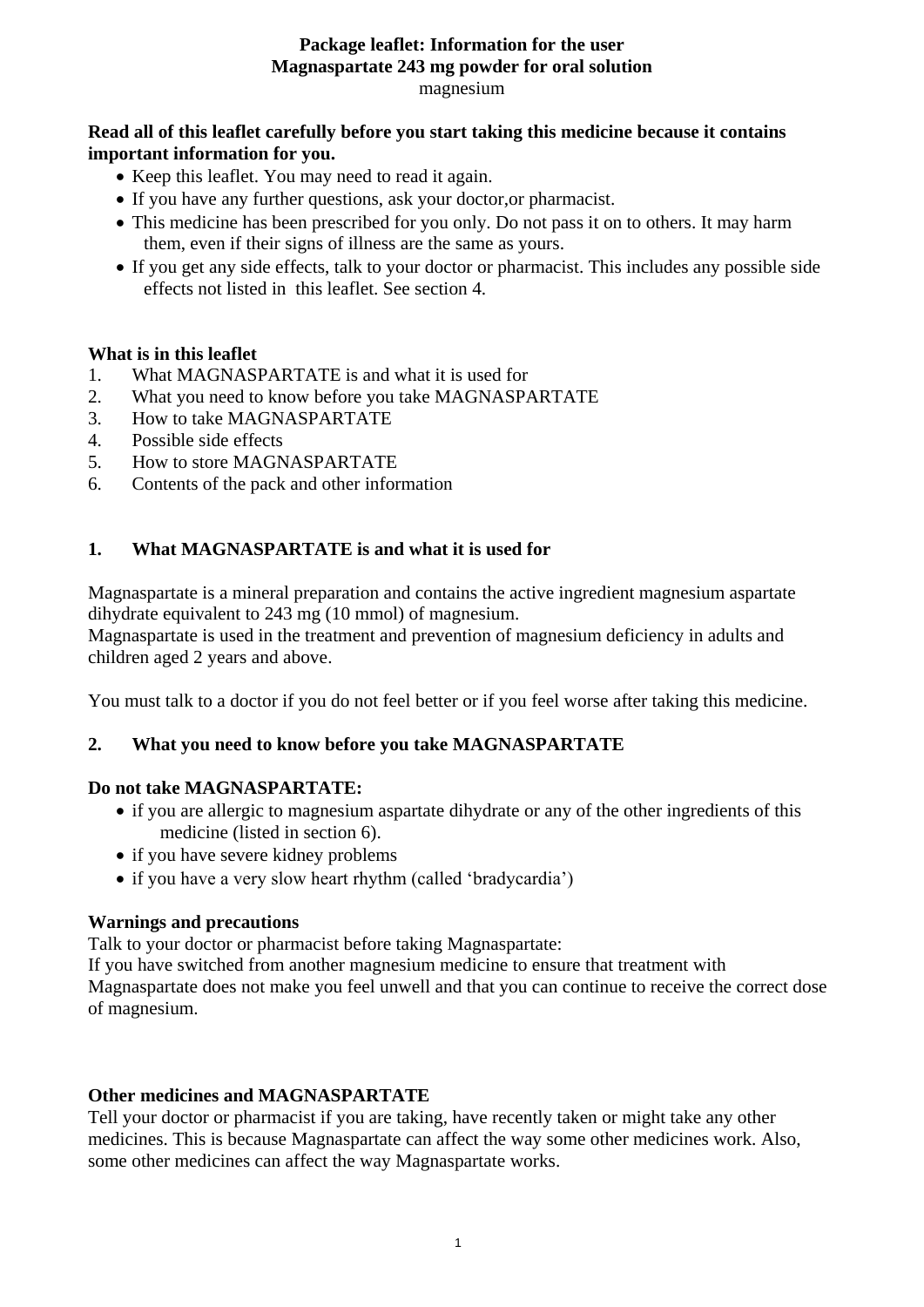In particular, you must allow a time interval of **2-3 hours** between the taking MAGNASPARTATE and the following medicines.

- **Cellulose sodium phosphate**, used to prevent kidney stones
- **EDTA**, used in hospital for high calcium levels
- **Flourides**, used for preventing tooth decay
- **Tetracyclines, Nitrofurantoin, Nitroxoline**, antibiotic to treat infections
- **Aminoquinolines**, medicines to treat malaria
- **Quinidine and quinidine derivatives,** medicines to treat heart rhythm disorders
- **Penicillamine**, medicine used to treat severe rheumatoid arthritis and used in Wilson's disease
- **Iron**, to treat anemia
- Bisphosphonates, to treat osteoporosis
- **Eltrombopag**, to correct bleeding deficiency

The following medicines may cause **magnesium deficiency**. Your doctor may decide to adjust your daily dose of magnesium.

- **Aminoglycosides**, antibiotics used to treat infections e.g. gentamicin, streptomycin and neomycin
- **Certain medicines used to treat cancer** such as cisplatin and EGF-receptor antagonists such as cetuximab and erlotinib
- **Ciclosporins**, medicines used to suppress the body's immune system e.g. following an organ transplant
- **Water tablets (Diuretics),** medicines used to treat blood pressure or heart failure e.g. thiazide, furosemide, [bumetanide](http://en.wikipedia.org/wiki/Bumetanide)
- **Proton Pump Inhibitors**, medicines used to treat high acid in the stomach or oesophagus. e.g. omeprazole, pantoprazole
- **Amphotericin B**, antibiotic that fights fungal infections in the body
- **Rapamycin,** medicine used to suppress the body's immune system e.g. following an organ transplant
- **Pentamidine,** medicine to treat infections such as pneumonia
- **Foscarnet**, an antiviral medication

## **MAGNASPARTATE with drinks**

Magnaspartate can be taken with water, tea or orange juice.

## **Pregnancy, breast-feeding and fertility**

Magnaspartate can be used during pregnancy and during breast-feeding without concerns. Based on long-term experience, no effects of magnesium on male and female fertility are anticipated.

## **Driving and using machines**

Magnaspartate has no or negligible influence on the ability to drive and use machines.

## **MAGNASPARTATE contains sucrose and sodium.**

If you have been told by your doctor that you have an intolerance to some sugars, contact your doctor before taking this medicine.

Contains 2.706 g of sucrose per sachet. This should be taken into account in patients with diabetes mellitus.

In case of frequent/and or permanent use, may be harmful to the teeth.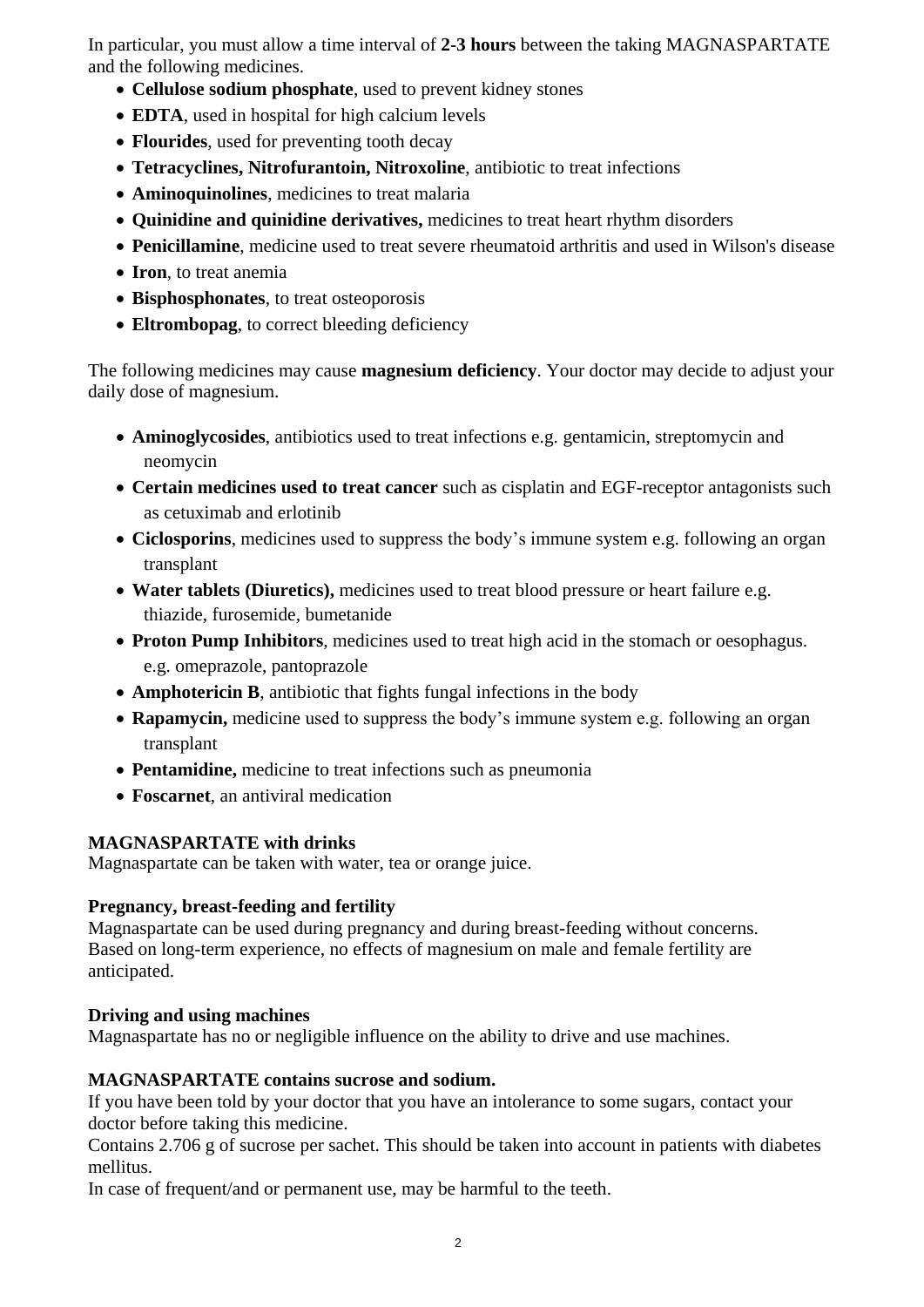This medicine contains less than 1 mmol sodium (23 mg) per sachet, that is to say essentially 'sodium-free'.

# **3. How to take MAGNASPARTATE**

Always take this medicine exactly as your doctor or pharmacist has told you. Check with your doctor or pharmacist if you are not sure.

### **The recommended dose is**

**Adults (over 18 years)** 1-2 sachets daily (equal to 243-486 mg magnesium).

## **Use in children and adolescents**

**Children and Adolescents (10 to 18 years)** 1 sachet daily (equal to 243 mg magnesium) **Children (4 to 10 years)** 1 level 5 ml spoon daily (109 mg magnesium) or 1 sachet daily (243 mg magnesium)

**Children (2 to 4 years)** 1 level 5 ml spoon daily (109 mg magnesium).

### **Renal patients:**

No dose adjustment is required in mild to moderate renal failure.

The blood magnesium levels of children and adolescents (12 to 18 years) and renal patients need to be monitored at regular intervals.

The duration of magnesium supplementation will depend upon the clinical needs of each patient.

#### **Directions for use:**

Dissolve one sachet or one level 5 ml spoon of Magnaspartate in 50-200ml water, tea or orange juice. Stir until the solution in water is cloudy to transparent. In orange juice or tea inactive particles will be visible.

Drink immediately or within 24 hours if made with bottled water and stored below 25°C. Discard any remaining content of the sachet. If you are unable to swallow and have a gastric, duodenal or nasal feeding tube, Magnaspartate in 200 ml water can be administered through the tube immediately after preparation or within 24 hours if made with bottled water and stored below 25°C.

## **If you take more MAGNASPARTATE than you should**

No side effects are expected, if your kidneys work properly. Any excessive amount of magnesium will be excreted through your kidneys.

If you have taken more of this medicine than directed, or if a person with severe kidney problems or if a child accidentally has taken this medicine, please contact your doctor or local hospital casualty department for judgement of the risk and advice.

## **If you forget to take MAGNASPARTATE**

Do not take a double dose to make up for a forgotten dose.

If you have any further questions on the use of this medicine, ask your doctor or pharmacist.

## **4. Possible side effects**

Like all medicines, this medicine can cause side effects, although not everybody gets them. **Uncommon** (may affect 1 to 10 users in 1,000):

Soft stools to diarrhoea at the beginning of treatment (harmless and will usually decrease in frequency as the treatment advances).

**Very rare** (may affect less than 1 user in 10,000):

Fatigue if Magnaspartate is used for a longer period of time.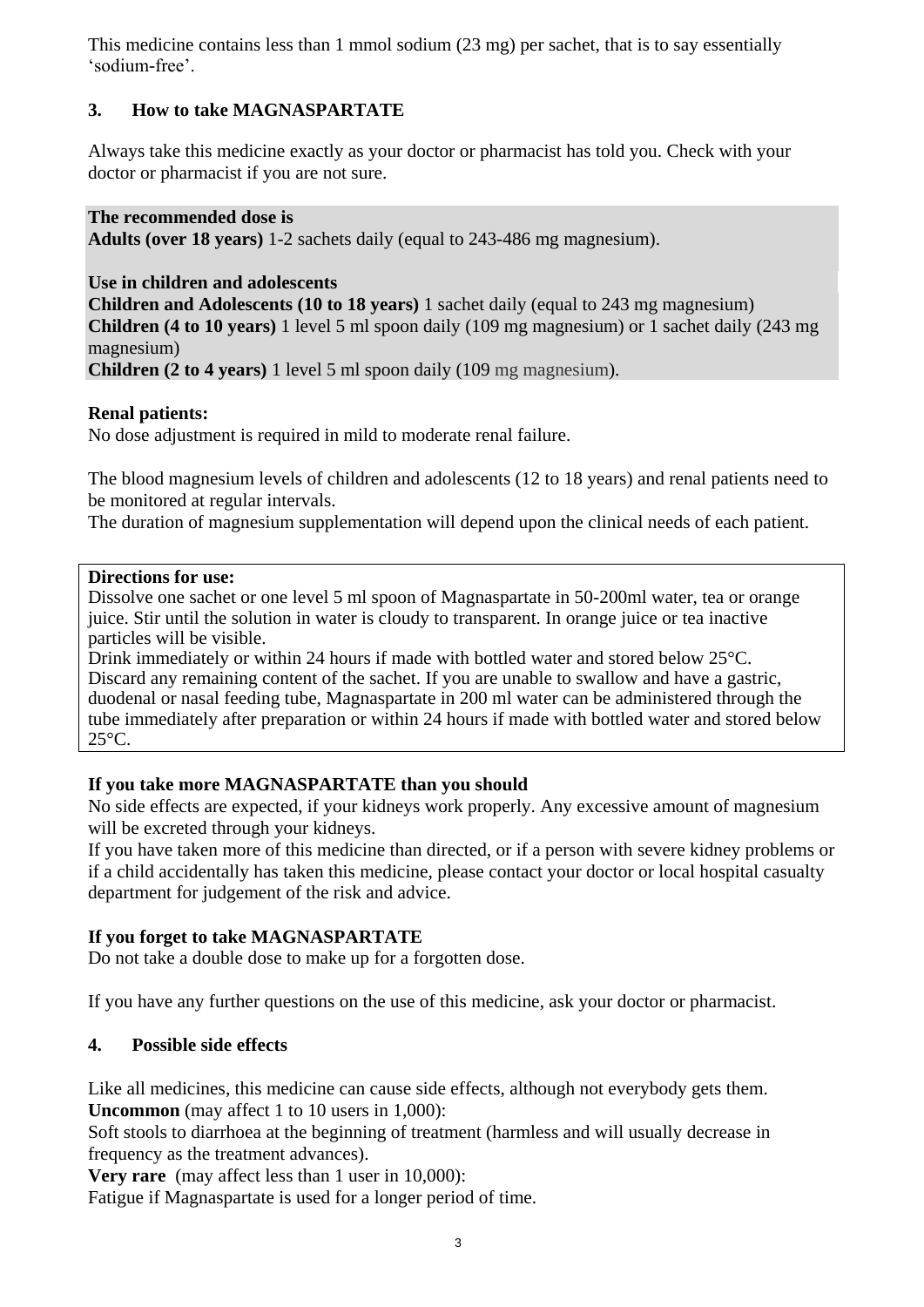If you get any side effects such as diarrhoea, you should temporarily interrupt the treatment. After the symptoms improve you can restart treatment, with a reduced dosage.

## **Reporting of side effects**

If you get any side effects, talk to your doctor or pharmacist. This includes any possible side effects not listed in this leaflet. You can also report side effects directly via (see details below).

## **Ireland**

HPRA Pharmacovigilance Website: [www.hpra.ie](http://www.hpra.ie/)

By reporting side effects, you can help provide more information on the safety of this medicine.

# **5. How to store MAGNASPARTATE**

Do not store above 25°C.

When Magnaspartate has been dissolved in water, orange juice or tea, the solution should be consumed immediately or within 24 hours when dissolved in bottled water and stored below 25°C.

Keep this medicine out of the sight and reach of children.

Do not use this medicine after the expiry date which is stated on the sachet and carton after EXP. The expiry date refers to the last day of that month.

Do not throw away any medicines via wastewater or household waste. Ask your pharmacist how to throw away medicines you no longer use. These measures will help protect the environment.

# **6. Contents of the pack and other information**

## **What MAGNASPARTATE contains**

- The active substance is magnesium. One sachet (6.5 g) contains magnesium aspartate dihydrate 3246 mg; magnesium content: 243 mg.
- The other ingredients are sucrose, citric acid monohydrate, peach/apricot flavour, saccharin sodium, silica, colloidal anhydrous

## **What MAGNASPARTATE looks like and contents of the pack**

White powder with a peach/apricot-like flavour. Magnaspartate is available in packs of 10 sachets or 20 sachets. Not all pack sizes may be marketed.

# **Marketing Authorisation Holder**

Kora Corporation Ltd t/a Kora Healthcare Swords Business Park, Swords, Co. Dublin, Ireland

# **Manufacturer**

Lusomedicamenta Sociedade Tecnica Farmaceutica, S.A. Estrada Consiglieri Pedroso, 69 - B, Queluz, Barcarena, 2730-055, Portugal

**This medicine is authorised in the Member States of the European Economic Area and in the United Kingdom under the following names:**